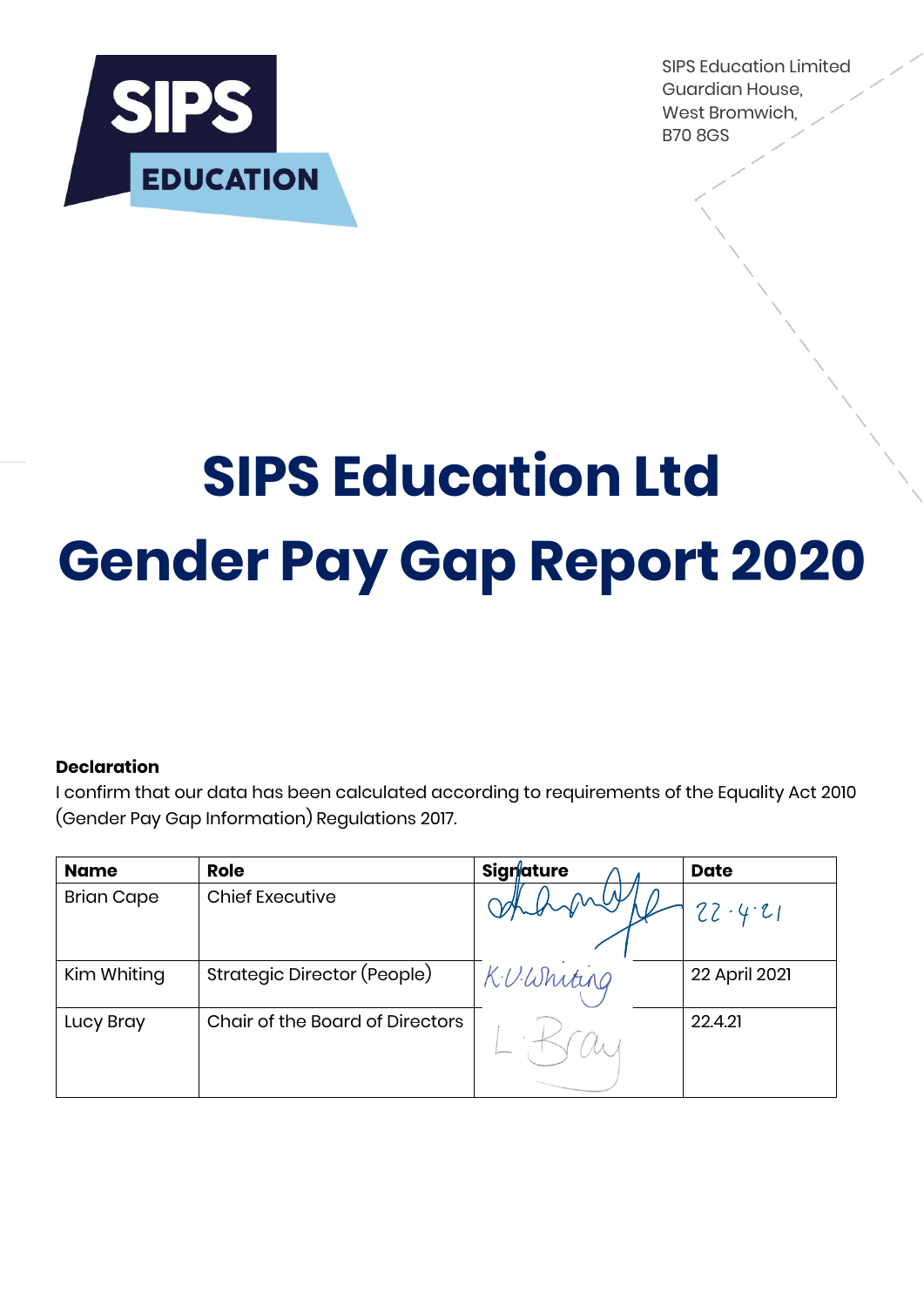### **About SIPS Education**

SIPS Education was founded in 2012, and is a mutual company majority owned by the education settings that we provide services to. Every new client who comes to us for service provision becomes an owner in our business.

We are a not for profit company which enables us to invest in the business and provide bespoke services based on individual school needs. We also have one over-riding focus: to improve outcomes for children and young people through the provision of high-quality school support and school improvement services.

SIPS Education has a large team of teaching practitioners, educational professionals and support staff who are fully committed to sharing their expertise and best practice experience. Combined, this represents a huge body of knowledge covering all schools, all ages and all disciplines, both in the classroom and in support of areas such as IT and governance.

Publishing gender pay gap data on an annual basis will help employers, including ourselves, to see where action to close the gender pay gap is most needed.

## **Introduction**

As from April 2018, public, private and voluntary sector organisations with 250 or more employees have to report annually on their gender pay gaps using the following six measures:

- 1. The mean gender pay gap  $-$  the difference between the mean hourly rate of pay of male full-pay relevant employees and that of female full-pay relevant employees
- 2. The median gender pay gap the difference between the median hourly rate of pay of male full-pay relevant employees and that of female full-pay relevant employees
- 3. The mean bonus gender pay gap the difference between the mean bonus pay paid to male relevant employees and that paid to female relevant employees
- 4. The median bonus gender pay gap the difference between the median bonus pay paid to male relevant employees and that paid to female relevant employees
- 5. Bonus proportions the proportions of male and female relevant employees who were paid for bonus pay during the relevant period
- 6. Quartile pay bands the proportions of male and female full-pay relevant employees in the lower, lower middle, upper middle and upper quartile pay bands

The figures for these metrics have been reached using the mechanisms that are set out in the gender pay gap reporting legislation and provided by our payroll provider.

This gender pay gap report relates to the snapshot date of 5 April 2020.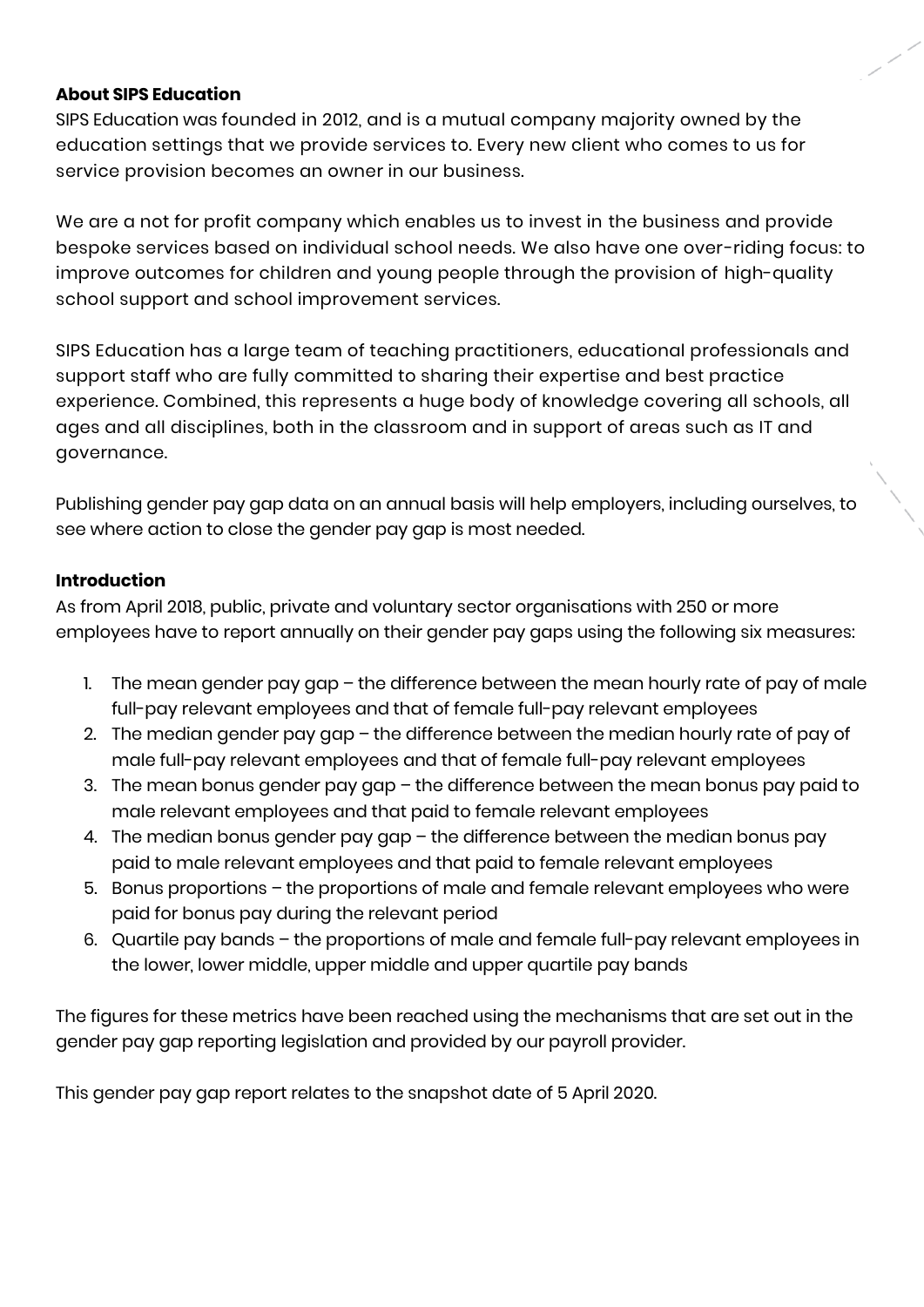#### **Mean Gender Pay Gap**

| Mean Gender Pay Gap as at March 2020 Payroll                   |  |        |  |  |
|----------------------------------------------------------------|--|--------|--|--|
| Mean hourly rate for women                                     |  | £11.70 |  |  |
| Mean hourly rate for men                                       |  | £18.43 |  |  |
| Mean hourly rate gap                                           |  | £6.73  |  |  |
| Mean gender pay gap in hourly pay as a percentage of men's pay |  | 36.5%  |  |  |

e de la Cardella<br>La Cardella Cardella (Cardella Cardella Cardella Cardella Cardella Cardella Cardella Cardella<br>Cardella Cardella Cardella Cardella Cardella (Cardella Cardella Cardella Cardella Cardella Cardella Cardella

This is an increase from the previous reporting year (7.2%).

## **Median Gender Pay Gap**

| Median Gender Pay Gap as at March 2020 Payroll                   |        |  |  |  |
|------------------------------------------------------------------|--------|--|--|--|
| Median hourly rate for women                                     | £8.79  |  |  |  |
| Median hourly rate for men                                       | £18.92 |  |  |  |
| Median hourly rate gap                                           | £10.13 |  |  |  |
| Median gender pay gap in hourly pay as a percentage of men's pay | 53.5%  |  |  |  |

This is an increase from the previous reporting year (11.3%).

# **Mean Bonus Gender Pay Gap, Median Bonus Gender Pay Gap and Bonus Proportions**

SIPS Education Limited does not pay bonuses.

# **Proportion of Males and Females in Each Quartile Band (%)**

|              | <b>Total</b><br>number of | <b>Total</b><br>number of | <b>Total</b><br>number | Sum of<br><b>Total %</b> | Sum of<br><b>Total %</b> |
|--------------|---------------------------|---------------------------|------------------------|--------------------------|--------------------------|
| Quartile     | <b>Females</b>            | <b>Males</b>              | <b>Staff</b>           | <b>Females</b>           | <b>Males</b>             |
|              |                           |                           |                        |                          |                          |
| Lower        | 90                        | 0                         | 90                     | 100%                     | 0%                       |
| Lower        |                           |                           |                        |                          |                          |
| Middle       | 84                        | 5                         | 89                     | 94.4%                    | 5.6%                     |
|              |                           |                           |                        |                          |                          |
| Upper        | 81                        | 9                         | 90                     | 90.0%                    | 10.0%                    |
| Upper        |                           |                           |                        |                          |                          |
| Middle       | 59                        | 30                        | 89                     | 66.3%                    | 33.7%                    |
| Grand        |                           |                           |                        |                          |                          |
| <b>Total</b> | 314                       | 44                        | 358                    |                          |                          |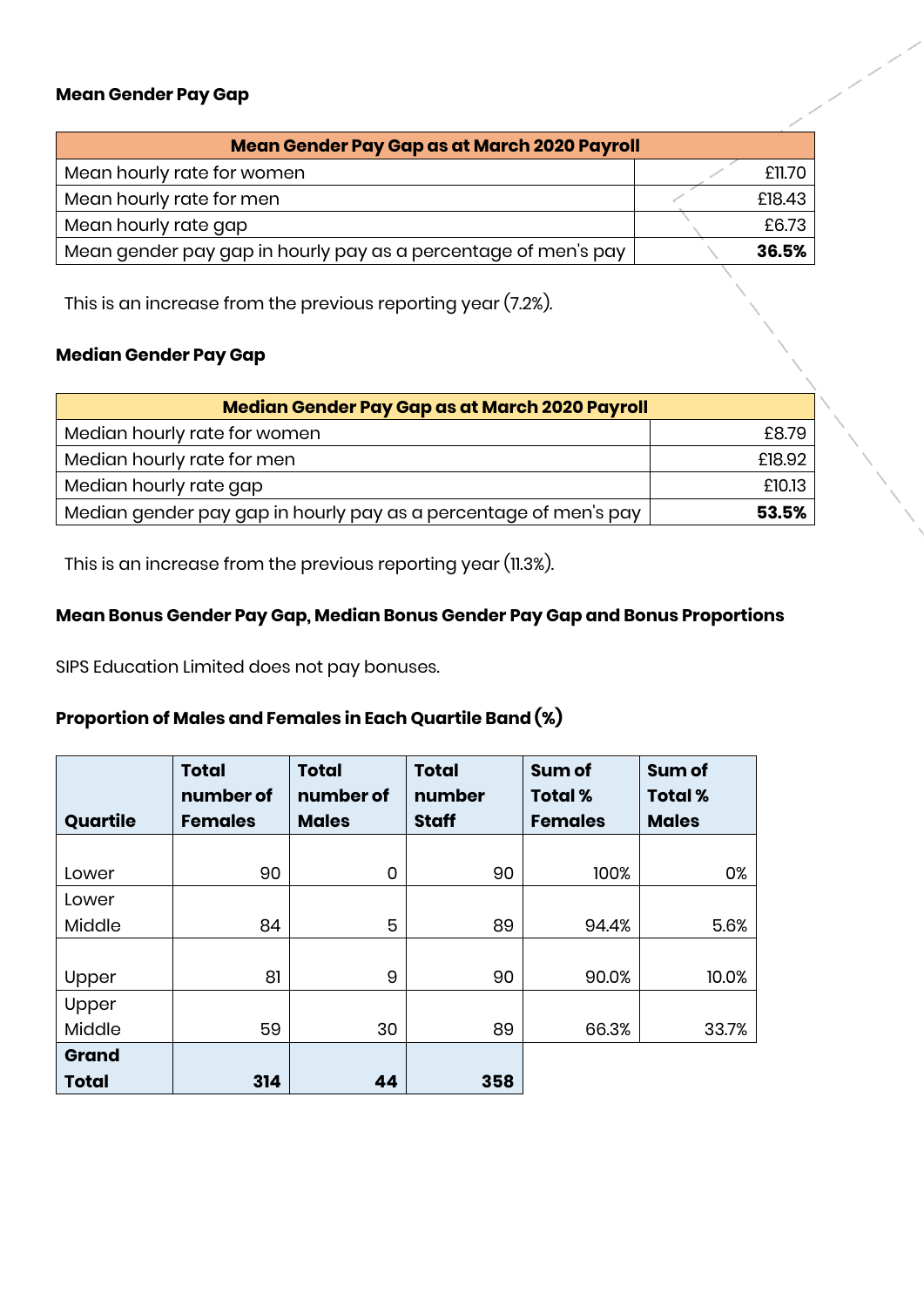## **Commentary**

Data was collected on the 5 April 2020. At this time our workforce comprised of 44 men and 316 women. We are a flexible employer and a significant number of employees take up this flexibility.

50 members of staff have 52-week contracts and work 37 hours per week (13.88%), of these 28 are women and 22 are men. All other staff work a variety of part time hours including term time. Women make up the majority of the workforce (almost 87.77%).

There is a clear organisational disparity between male and females within our workforce, this is as a direct result of the following factors:

- 97% of colleagues within our Catering Team are female, with contracts that are both term time and part time in the majority of cases. This represents 67.3% of our workforce
- This work is particularly attractive to female colleagues due to the flexibility (school hours and term-time) it offers families
- 78.33% of staff work part time or term time hours across the organisation due to the client base being predominantly schools who work term time.

The reasons for the predominance of women in the pay distribution, we believe is societal. We offer a large number of part time and term time roles, which our employees find fit in with their responsibilities outside the workplace.

We are confident we pay men and women doing the same roles equally, the mean gender pay gap of 36.5% reflects the imbalance of males and females fulfilling particular roles. The imbalance of roles is typical for our industry.

SIPS Education provides support services to schools in the following areas:

- Human Resources Consultancy and Administration including a DBS Umbrella Body Service
- Teaching and Learning including School Improvement
- Health and Safety
- Risk Management
- Schools Catering
- Schools Strategic Finance
- Music and Arts (Teaching)
- IT Services including SIMS Support
- Governance Support including Clerking and Training
- Education Business Partnership including Work Experience
- Services for Newly Qualified Teachers Statutory support and training